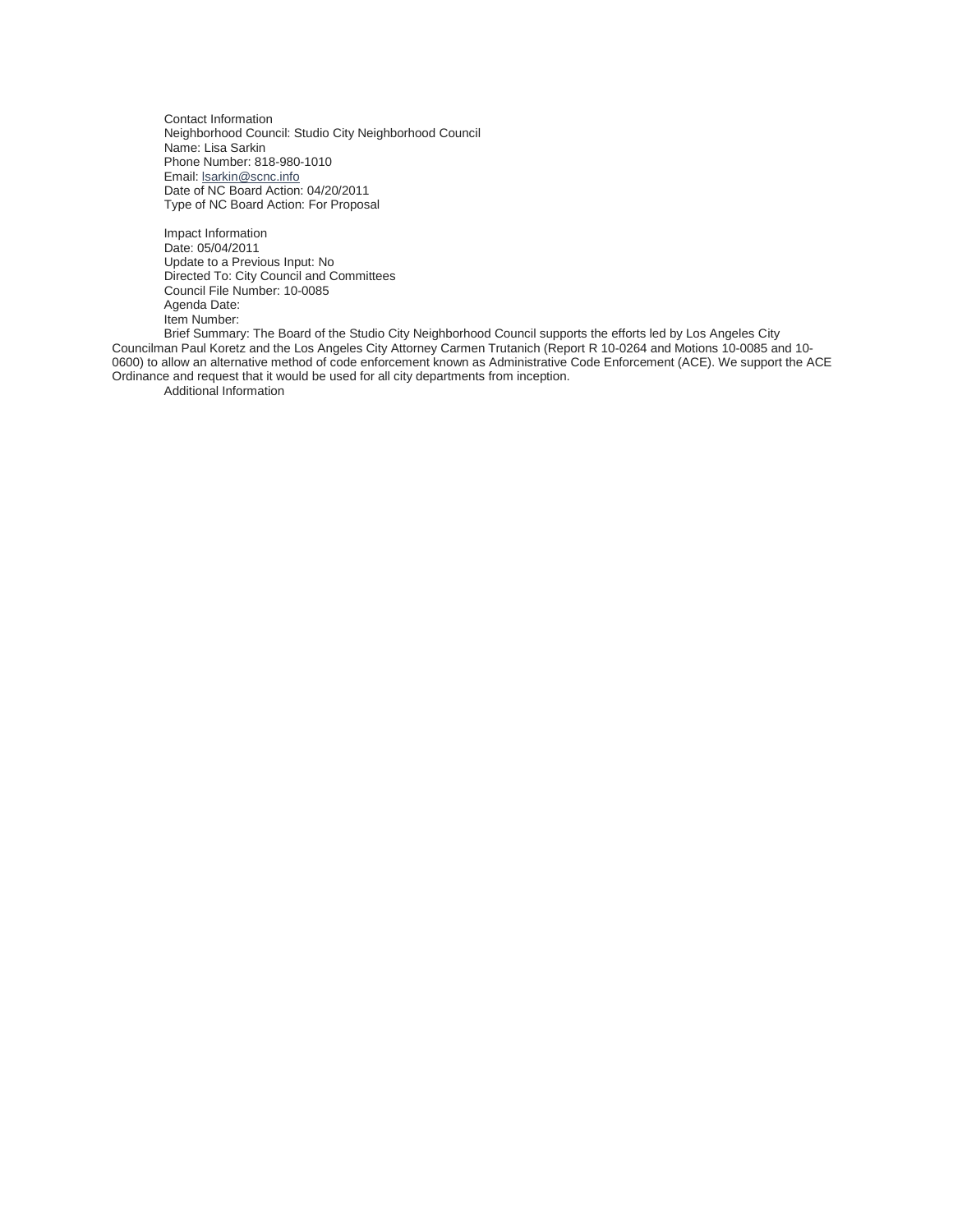#### SCNC BOARD

Jeffrey Carter Ben Di Benedetto Joshua Gelfat Victor Helo Wayne Kartin Remy Kessler Ben Neumann Richard Niederberg Todd Royal Lisa Sarkin Lana Shackelford Gail Steinberg Ron Taylor Rita C. Villa John T. Walker



# BOARD MEETING AGENDA

Wednesday, April 20, 2011 Light Refreshments 6:30pm Meeting 7:00pm

at CBS Studio Center, Building 8, MPR-3, 4024 Radford, Studio City CA, 91604

PRESIDENT John T. Walker

VICE PRESIDENT **TODD ROYAL** 

**TREASURER** Remy Kessler

**SECRETARY** Rita C. Villa

CORRESPONDING SECRETARY Lana Shackelford

4024 Radford Ave. Edit. Bldg. 2, Suite 6 Studio City, CA 91604 Phone (818) 655-5400 www.studiocitync.org

The public is requested to fill out a "**Comment Card**" to address the Board on any item of the agenda prior to the Board taking action on an item. Comments from the public on Agenda items will be heard only when the respective item is being considered. Comments from the public on other matters not appearing on the Agenda that is within the Board's subject matter jurisdiction will be heard during the Public Comment period. **Public comment is limited to two minutes per speaker, unless directed otherwise by the presiding officer of the Board.** The agenda is posted for public review at: Studio City Neighborhood Council website (www.studiocitync.org); as well as CBS Studio Center, Radford and Colfax gates; the Studio City Library, 12511 Moorpark St.; the Studio City Recreation Center, 12621 Rye Ave. and at Carpenter Avenue Elementary School, 3909 Carpenter Avenue, Studio City, CA 91604 . As a covered entity under Title II of the Americans with Disabilities Act, the City of Los Angeles does not discriminate on the basis of disability and upon request, will provide reasonable accommodation to ensure equal access to its programs, services, and activities. Sign language interpreters, assistive listening devices, or other auxiliary aids and/or services may be provided upon request. To ensure availability of services, please make your request at least three (3) business days (72 hours) prior to the meeting you wish to attend by contacting the Neighborhood Council Project Coordinator (213) 473-5391 or by e-mail to Thomas.Soong@lacity.org. In compliance with Government Code section 54957.5, non-exempt writings that are distributed to a majority or all of the Board in advance of a meeting, may be viewed at our website by clicking on the following link: www.studiocitync.org or at the scheduled meeting.. In addition, if you would like a copy of any record related to an item on the agenda, please contact office@studiocitync.org.

- 1. Call to Order & Roll Call. Jeffrey Carter present, Ben Di Benedetto present; Josh Gelfat present, Victor Helo - present, Wayne Kartin – present, Remy Kessler - present, Ben Neumann present, Richard Niederberg - present, Todd Royal - present, Lisa Sarkin - present, Lana Shackelford – present, Gail Steinberg – present, Ron Taylor – present, Rita Villa – present, John Walker – present. 14 voting members; 55 stakeholders present.
- 2. Approval of March 16, 2011 minutes, February 16, 2011 minutes and February 16, 2011 Special Board Meeting Minutes. Approved without objection.
- 3. Comments by the President recommendation for vacant Homeowner seat: **Denise Welvang**. **John Walker** thanked the board members and committee chairs for the work they put in and acknowledged Lisa Sarkin for stepping in to do the work while Todd Royal is recuperating from his injury. He introduced **Denise Welvang**. She came to the mike and said the she volunteered because she wants to be part of the solution by volunteering. **Lisa Sarkin** asked Denise where she lives. **Denise Welvang** responded that she lives in CD5. **Ben Di Benedetto** asked how long she has lived in Studio City. **Denise Welvang** responded that she has lived here since she was a child. The appointment of **Denise Welvang** was approved without objection and she took her seat on the board. **Now 15 voting members. 8 affirmative votes required to pass a motion.**
- 4. Introduction of City Attorney, **Carmen Trutanich**. **John Walker** introduced the City Attorney and said he has supported the City Attorney from the beginning. **Carmen Trutanich** said he had the FBI in his office today and that they have been very busy. He is the top cop. When he took office there was over 1,000 pot shops and thousands of illegal billboards. He came to enforce those laws that are on the books. He does not make the laws. He has fought the medical marijuana businesses to be sure illegal ones are closed down. This has increased the amount of litigation he has to do despite budget cuts. He has been there two years and has not hired one person in that time. He has been on a freeze. He has lost lawyers due to attrition and everyone in his department is doing more work. He has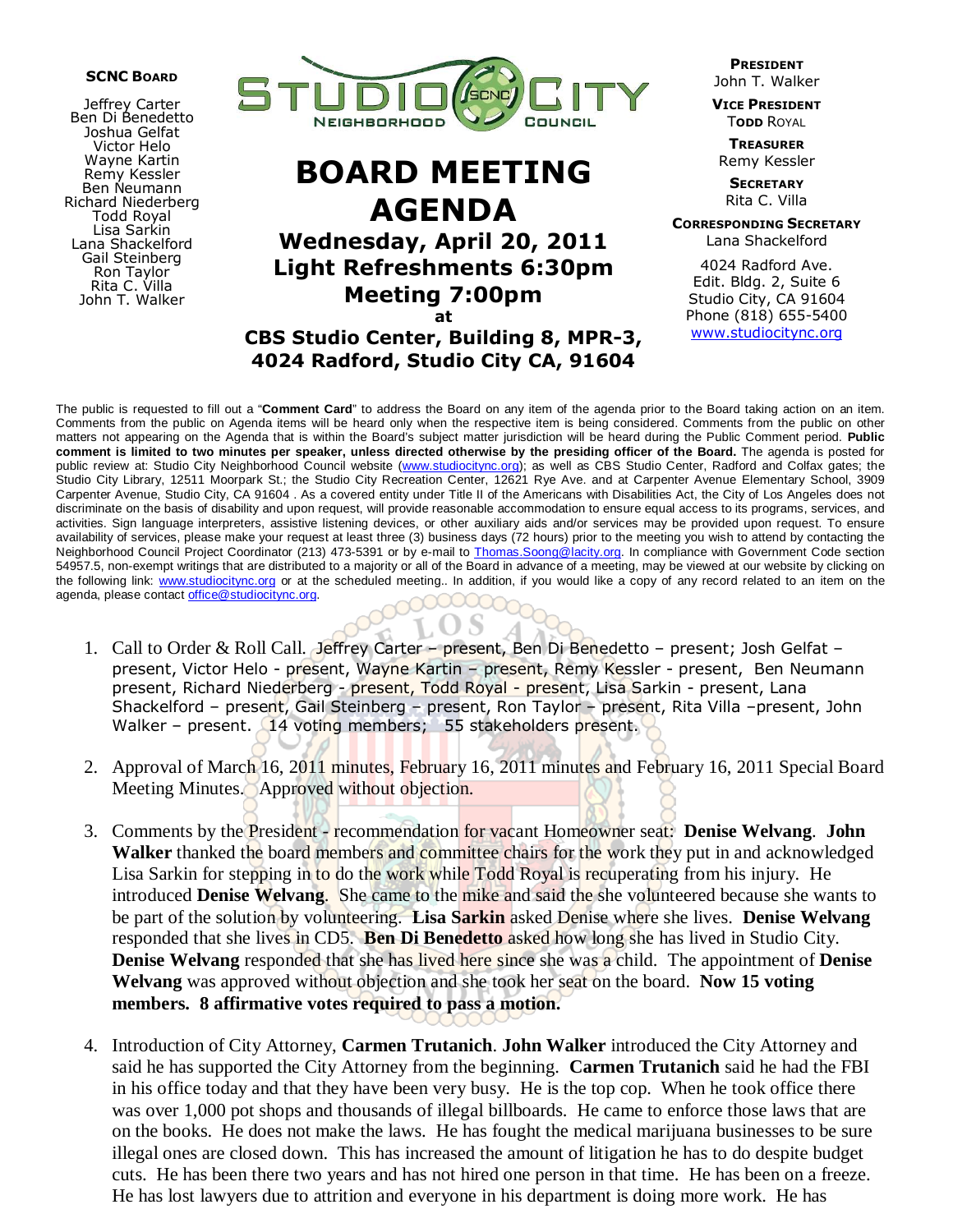significantly reduced the amount spent on outside counsel. The budget cut has been over 31%. His office will be about 3 million short but that was the result of cola increase due to the layoffs. He has instituted the reserved city attorney program volunteer lawyers agree to serve for 6 months (one month training and 5 months of work for no pay). There are over 100 people that have participated in this program. Outside counsel work has continued to be cut. His lawyers are winning cases. They have saved over 300 million dollars in liability costs for the city. They have won 79 or 80 cases. They have lost some federal labor standard cases. On the criminal side they handle about 115,000 police reports. They also handle police misdemeanor cases. LAPD sends the City Attorney 12,000 to 15,000 wobbler cases every year. Those are cases that can be handled as either a felony or a misdemeanor. They could not do the job they are doing without the reserve program. He has move lawyers from the criminal side of the City Attorney's department to the civil side to prevent judgments being filed against the City from failing to defend the cases. There are about 2800 open civil lawsuits against the city of LA asking for 2 billion dollars of damages excluding punitive damages and injunctive damages or attorneys' fees if they lose. He believes that the City Attorney's office is the protecting the stakeholders from the robber at the bank gate. He thanked stakeholders for making his department number 7 on the list of priorities in the budget survey. His department came right after mandatory human services. His budget is going to be restored to \$95 million. **Carmen Trutanich** said that he spends too much of his time dealing with the budget issues. Everything done in his office is important and very serious and they are proud of their work product. He mentioned several of the outstanding lawyers in his office by name. He wants to be the best lawyer the city has ever had. Morale is high and his office is functioning very well. He asked us to support the Administrative Code Enforcement Ordinance. As to gangs, he said we are not getting the word out. We need to change the way we are doing things in this city. Kids in  $7<sup>th</sup>$  through  $9<sup>th</sup>$  grade doing gang crimes. High School kids are recruiting middle school kids for the gangs. He said this must be stopped. He has a plan. He said there are 176,000 people in state prison and it is cheaper to send them on a cruise then to keep them in prison. The State of California released 40,000 prisoners a couple of months ago. He wants to start teaching life skills to children to show them and let them know gangs are a dead end street. We need to start thinking like this so we do not have to pay to have them locked up in prison. The better way is anti-gang education. "Let's fix the City by fixing the kids." **John Walker** asked him to explain the district attorney situation. **Carmen Trutanich** responded that he will not run against Steve Cooley. The District Attorney office is a place to effectuate a lot of change. He needs to see where he can best serve the citizens. He has opened an exploratory campaign to preserve his option to run and to let people know that he is a potential candidate. Many cops are willing to say let's make him the next DA. If Steve Cooley stays in office **Carmen Trutanich** will stay in his current job. **Barry Johnson** asked if he would encourage someone from inside his office to run for city attorney if he runs for District Attorney so the momentum does not stop. **Carmen Trutanich** said there are many good lawyers in his office but good lawyers do not necessarily make good leaders. His 4 kids are the most important thing in his life. He will not do something that would tarnish his reputation in their eyes. He will not leave if there is not someone good to take his place. **Ron Taylor** asked if the marijuana situation is a prohibition situation. **Carmen Trutanich** said no as marijuana is illegal in every country in the world but alcohol was legal in all other countries. As long as marijuana is illegal federally we can't legally sell it. If the Feds legalize it he will enforce that law. Current federal law says you can't sell it. Go to 1996 ballot statement by proponents of medical marijuana and read the third and fourth paragraphs. It says nothing in the law will permit the selling or overgrowing of marijuana. A stakeholder asked why there are medical marijuana stores on every corner. **Carmen Trutanich** said he is fighting these lawsuits every day and we are down from over 1,000 to a couple of hundred. He is trying to close stores operating illegally. You can grow enough marijuana for your collective and reimburse yourself for cost only. This is not the "Wallmart model". Lana asked what percent of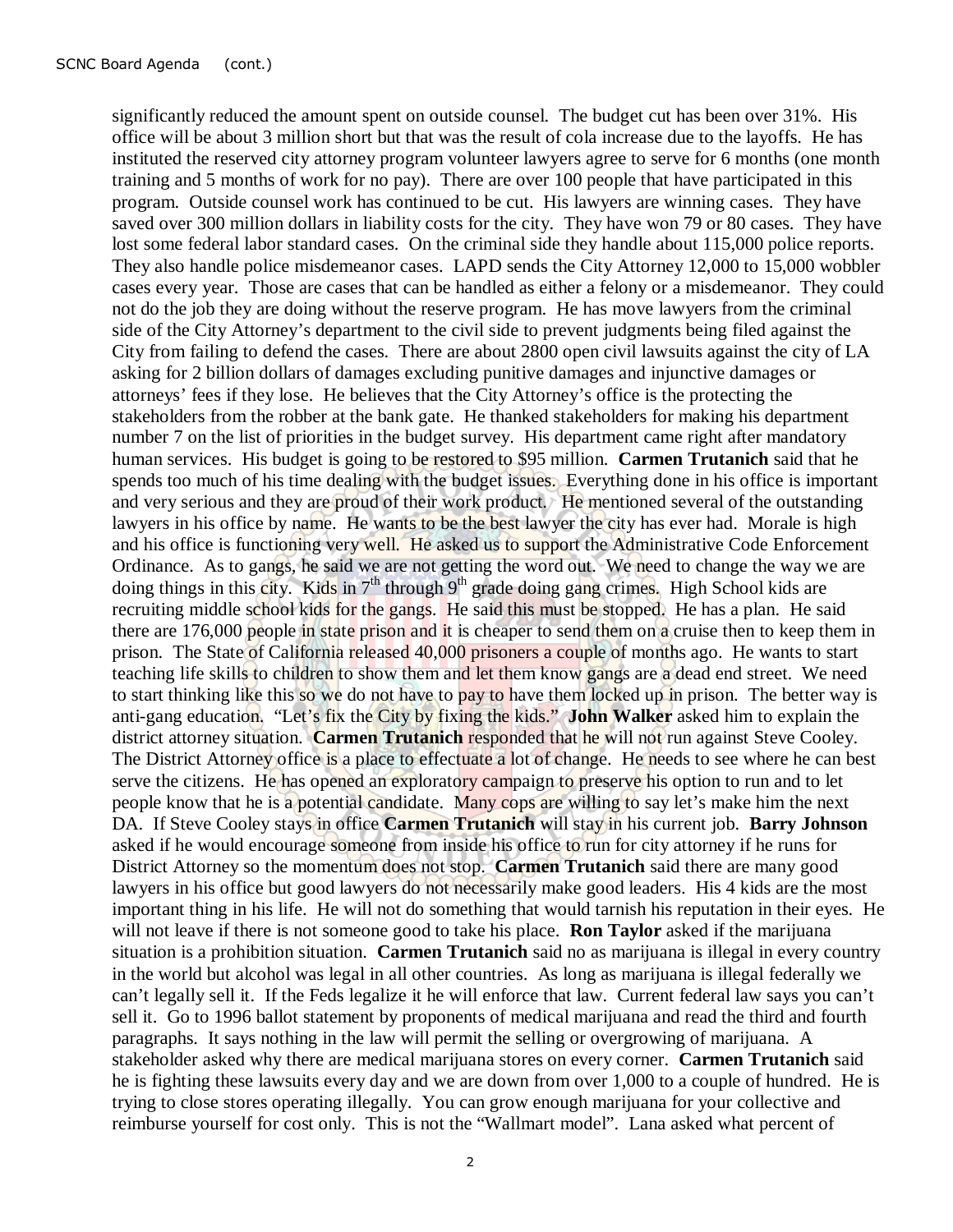budget is spent on prosecuting illegal or undocumented individuals. He said he does not prosecute based on content of message just on illegal conduct. He asked if someone owes the city of LA 4 million in back taxes they have collected on behalf of the city and they did not pay it to the city and 3 million more is due for this year they should be prosecuted. He filed such a lawsuit and get got a receiver put into this business. He goes after the building. There is a new ordinance stating that if you owe the city a tax or franchise fee and you have not paid it you are prevented from bidding on any RFP's for 10 years. **Carmen Trutanich** related the message that the only legal fishing is San Pedro is mackerel and anchovy. **Wayne Kartin** – the last question – related to the traffic incident where a group of musicians turned their van sideways on the freeway to get publicity. The Fire Department response time was delayed due to that van on freeway incident. He asked why that was not a crime. **Carmen Trutanich** responded that being a prosecutor is difficult and you must take into account all information. He doesn't want to ruin the kids' life with a criminal record; he just wanted to make them go to court 6 or more times. He believes that the punishment should fit the crime. **Carmen Trutanich** then introduced John Franklin his public information officer. He also spoke about his son who was hurt in Iraq. He will have surgery on Achilles tendon. His son will have surgery and have to go back to Iraq.

5. Public Comments on non-agenda items within the Board's jurisdiction. **John Hinton** with DPW trunk line construction group introduced himself. He said that construction will start soon on the Unit 5 project. He introduced Tom Ley the construction supervisor who was present as well. They explained that this is part of the 10 year capital improvement program to replace the aging infrastructure. It will improve water quality and reliability. The Unit 5 project is replacing a trunk line that is over 100 years old. He showed the map and location of the two tunnels that will be part of the project. The connections alone with take 2 and a half weeks. The project dates are 5/16/2011 to 5/2015. This could slip two weeks on start date pending approval of traffic plans by LADOT. The work area for Unit 5 will start south of Dickens to north and south of Van Org. As far as traffic, there will be one lane open for traffic in each direction. He distributed contact information and a fact sheet. **Missy McGuire,** with American Cancer Society Relay For Life, distributed a handout and said that she is looking for sponsorship and participation. **Marilyn White-Sedel** reported on status of Barbara Monahan who left Studio City after many years of service to our community to go back to Massachusetts. **Marilyn**  White-Sedel went with Barbara and they drove there in 9 days. The condition of the US highways, especially on 40 was excellent. There were no potholes and no trash. Barbra Monahan is happy and doing well. **Susan Haymer** was not there when called. **Mark Cole** was not here when called, **Carole Gallegos** introduced herself. She stated that in 2004 she was hired to manage Studio City Farmers Market and has done that for 7 years. She has brought in craft people and many unique vendors. The Market has received several awards. The Studio City Market has been acknowledged as one of the best in the San Fernando Valley. On March  $17<sup>th</sup>$  she was forced to resign without getting a chance to take the market in a new direction. **Jack McGrath** stated that he was president of chamber when the market began. He feels this is a tragedy and he has never seen such disrespect for a person who has done such a good job. Ms Dosch was appointed to be an overseer of the market. He believes this is a shame and is self-dealing, **Joe Goodman**, as past president of Studio City Chamber of Commerce stated that Carol has done a great job and he is shocked and surprised that this was done. He would like a motion stating that the Farmers Market was well run. **Debra Price** said she is a long time resident. She is Carol's friend and she loves the market and said Carol has put her heart and soul in the market. Carol ran a tight ship and she does not want quality to go down and be run like a flea market. She would like Carol to be brought back so that the market would continue to be an asset to the Community. **Bruce Nickels** read part of the article on the firing of Carol. He is bothered by the fact that the decision makers which included Alan Dymond, Melody Dosch and two others who are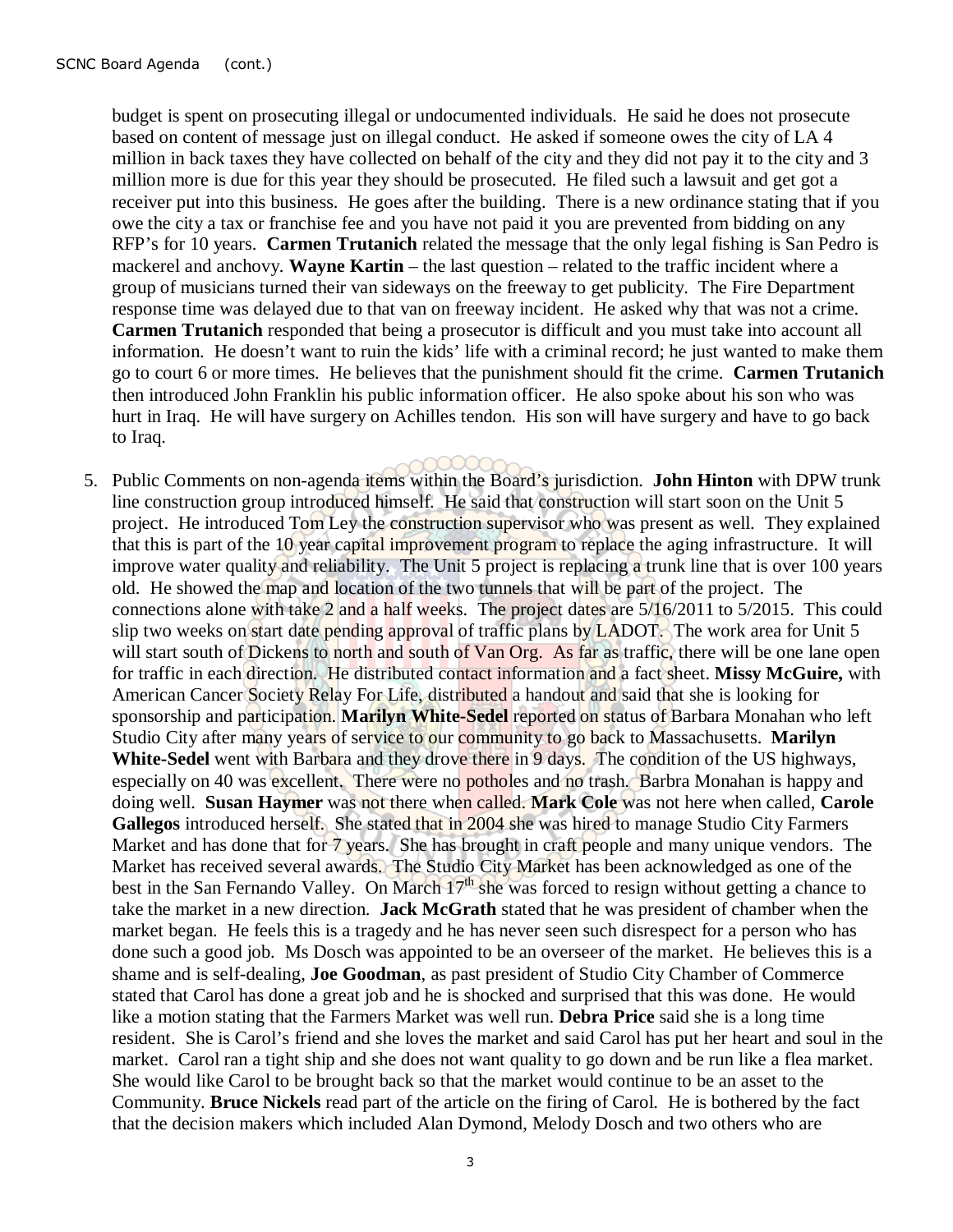attorneys did looked at the bylaws regarding self dealing before moving forward with this decision. **Steven Gallegos** introduced himself as Carol's husband. He said that his wife dedicated her life to this market. This was her family. He said this is important to our community. This market is now in the same category as the Santa Monica and the West Hollywood markets. He doesn't know why there should be a change from someone with extensive experience in favor of someone with no experience at running a farmers market. He asked for a motion to ask the SCRA to reconsider. **Barry Johnson** asked if everyone has seen the flags posted along Ventura Blvd. promoting the Getty Museum or LA Phil. He has seen, in many other places, flags recognizing the Neighborhood Councils. He thinks we should get them on Ventura Blvd recognizing the SCNC.

- 6. Responses to comments from the Board. **Lisa Sarkin** said the matter of posters should go through Outreach. **Ron Taylor** asked of John Hinton if there are any estimates of how much the traffic will be slowed down as a result of the Unit 5 trunk line project. He said that part of Coldwater is already congested so there will not be additional traffic impact. He said there will be a loss of parking lanes but not traffic lanes. **Lisa Sarkin** said we asked for ways to expedite the movement of traffic to be identified by our council office. **Response** was that there was a delay in starting the project due to a delay in the permitting. He wants to close Coldwater to expedite the project but there was concern that would not be accepted by the community. As to Moorpark, there was a delay due to DOT staffing issues. He does not perceive this type of delay on this project. **Josh Galfat** asked what about the stretch that is the 4 lane road. They acknowledged that area will be reduced to a two lane road and this will result in additional congestion. **Ben DiBenedetto** asked if there would be neighborhood intrusion. Answer was no. **Richard Niederberg** asked if they are connecting to newer pipelines. **Response** was yes. **Denise Welvang** asked when they are through with the construction will the street be resurfaced all the way to Mulholland. **Response**, part only. **Lana Shackelford** said will there be information about this in the DWP bills? **Response:** no because that is difficult. They will do a separate mailing and it will go out soon.
- 7. Treasurer's report by **Remy Kessler**. Remy Kessler reported that the remaining budget is 28,000. **John Walker** read the motion.

**MOTION: The Board of the Studio City Neighborhood Council has reviewed the April 2011 financial statements and the March 2011 bank statements and hereby accepts and approves them.** The motion was **Approved without objection.** 

- 8. Budget Committee Report by **Remy Kessler** for **Mark Batterman**. No report given.
- 9. Bylaws Committee report by **Ron Taylor**. **Ron Taylor** reported that a grievance provision is required. The one proposed adheres to the template from the City Attorney with a few exceptions. **Barry Johnson** thanked the committee for taking the witch hunt out of the process. **Todd Royal** read the motion. **Vote:** 13:0:0**. Unanimous** (John Walker and Victor Helo were out of the room.)

#### **MOTION: The Board of the Studio City Neighborhood Council approves the following revision of the SCNC Bylaws, Article XIV (attached).**

10. Outreach Committee Report by **Lisa Cahan-Davis**. **Lisa Cahan-Davis** reported that they have a list of new ideas and asked for stakeholders to go to the website and share their ideas on how the SCNC can best communicate with its stakeholders. They have suggestions on how improve the website. She would like to do a survey using surveymonkey on how to improve information dissemination. **Gail**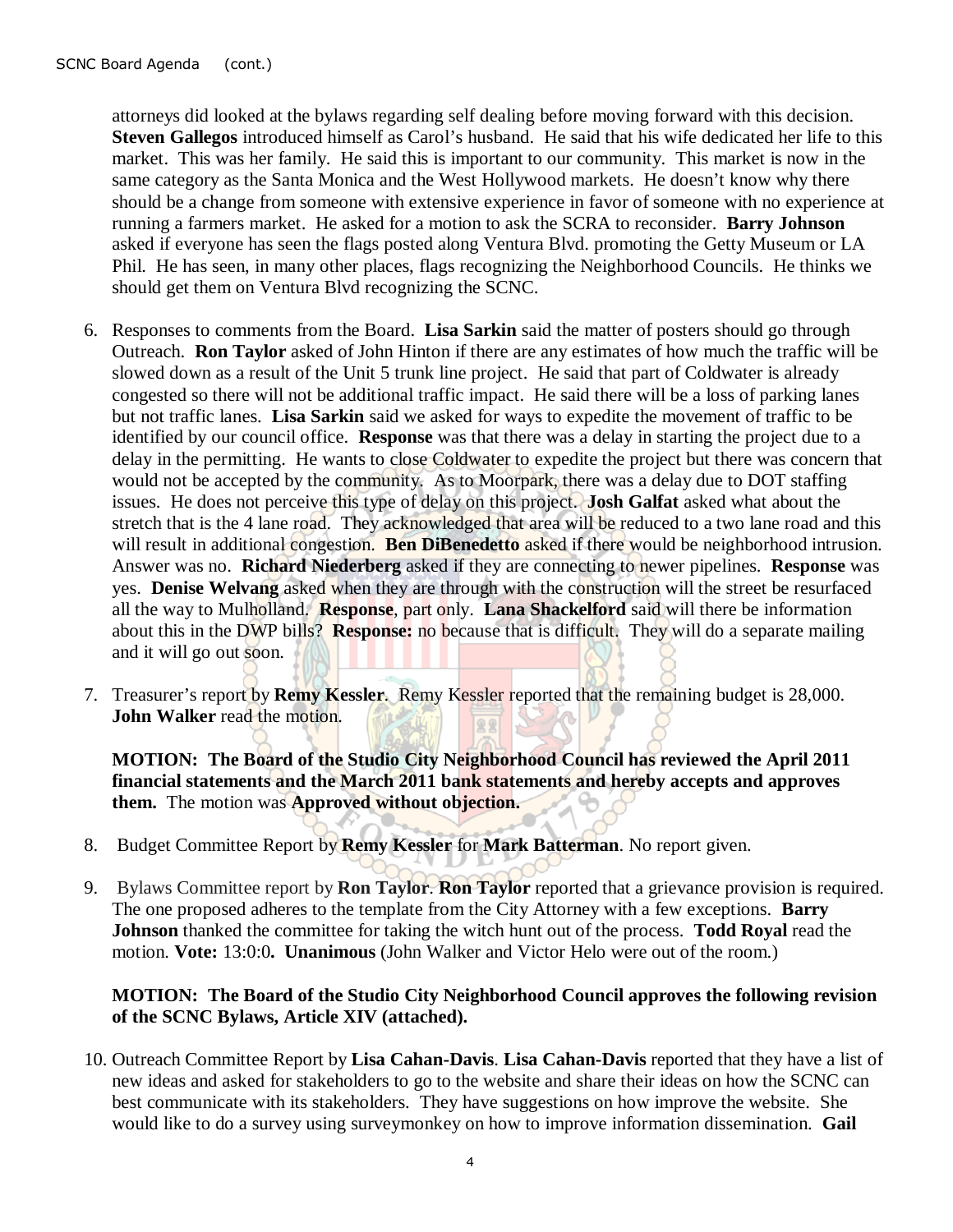**Steinberg** gave a suggestion on how to expedite the approval of committee meeting minutes so they can be disseminated to the public. **Barry Johnson** said people expect to be spoon fed. If you want to be involved in the community check the website and come to the meetings. **Richard Niederberg** said will there be a request for the 4<sup>th</sup> of July celebration. **John Walker** said no one has been approached about that yet.

11. Transportation Committee Report by **Ben Di Benedetto**. **Ben Di Benedetto** reported that there has been a parking problem on Iredel and he printed for the board the CD2 report on the interim agreement with the residents and read part of that report. Another parking problem is on Sunswept due to the position of the sign. He read the email from CD2 and progress is being made on the issue. **Barry Johnson** asked if there will be measuring to be sure fire trucks can get through. **Ben Di Benedetto** said he is not sure if they will measure as this is a temporary solution. **Motion** to adjourn to special agenda. **Moved:** Todd Royal; **Second:** Ron Taylor. **Vote:** 14:0:0 Adjourned to special agenda.

#### **The meeting was reconvened.**

12. Government Affairs Committee Report by **Jeffery Carter** and **Rita Villa**. See written report submitted. **John Walker** read the first motion.

**MOTION: The Board of the Studio City Neighborhood Council supports the efforts led by Councilman Paul Koretz and the Los Angeles City Attorney Carmen Trutanich (Report R 10- 0264 and Motions 10-0085 and 10-0600) to allow an alternative method of code enforcement known as Administrative Code Enforcement (ACE). We support the ACE Ordinance and request that it would be used for all city departments from inception.** 

**Barry Johnson** thinks this is excellent and we should vote "ves". Alan Dymond welcomed Denise and extended congratulations from the SCRA. The SCRA discussed this but did not take a formal position. The SCRA addressed the proposed ordinance revising the section of the municipal code transferring the responsibility for sidewalk repair from the city to the property owners. He is asking to be part of the task force on this. **Lisa Sarkin** said Carmen Trutanich is in favor of the ACE ordinance passing. Richard Niederberg said the ACE ordinance is a fast and effective method of getting enforcement but allows proper due process. **John Walker** asked for clarification of Alan Dymond's comment. **Vote:** 13:0:1. **Motion Carries**. **John Walker** read the second motion.

## **MOTION: The Board of the Studio City Neighborhood Council approves the submission of a community impact statement with respect to Community Care Facilities substantially in the form attached thereto.**

**Barry Johnson** said it is important to be sure that these facilities are not allowed to be in R1 areas. He asked the board to vote "yes" on this motion. **Vote:** 13:1:0. **Motion Carries**.

**John Walker** read the next motion. **Barry Johnson** asked that we vote yes.

**MOTION: The Board of the Studio City Neighborhood Council approves the issuance of a community impact statement and a letter with respect to the issuance of the cell tower regulation report substantially in the form attached hereto.** 

**Lana Shackelford** asked for correction of a typo in the letter. **Vote:** 14:0:0. **Motion Carries**.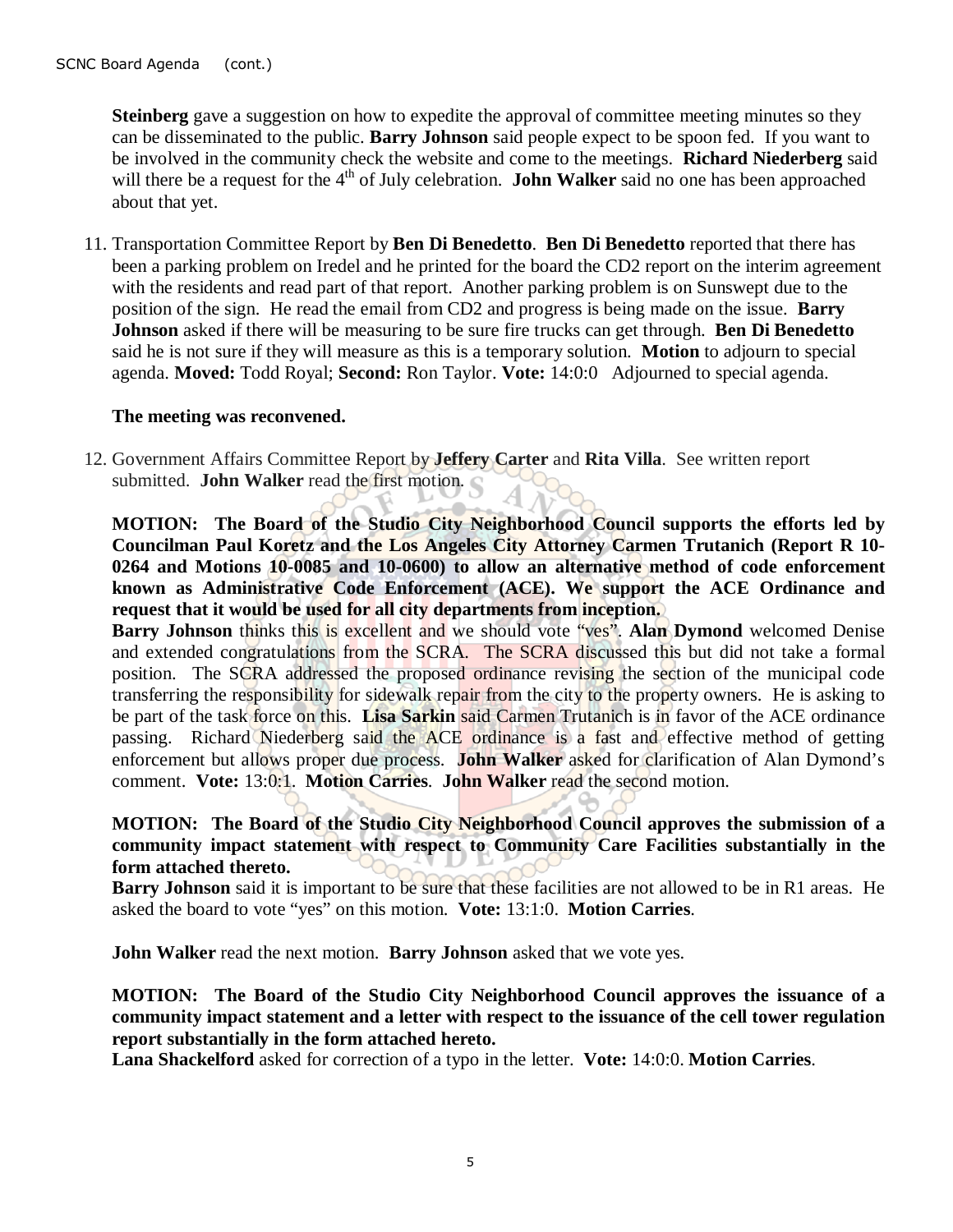13. Land Use Committee Report by **Lisa Sarkin**. **Lisa Sarkin** said there was an extensive report by the Winnefred Nancy of DWP but she has not come back to the committee on any of the matters that she was to get back to us on. **John Walker** read the first motion.

#### **MOTION: The Board of the Studio City Neighborhood Council supports the Studio City Beautification Association assuming responsibility of landscaping and irrigation system maintenance on the Los Angeles City's easements on the north and south sides of the Los Angeles River Colfax Avenue footbridge.**

**Lisa Sarkin explained the purpose of the motion. Barry Johnson** said Studio City Beautification Association has an impeccable record for doing these things. He asked the board to vote "yes". **Beth Dymond** said she was speaking on behalf of Beautification. She explained that the irrigation will be done by the County but Beautification will maintain both banks of the river. They may need an adopt a median program approved by the City and that is why they requested this motion. **Ben Di Benedetto** asked what will be the type of landscaping. **Lisa Sarkin** said they need to get the ramp rebuilt. **Gail Steinberg** asked the question "How far east will the landscaping go". **Response:** Do not know because the ramp is not in yet. **Vote:** 14:0:0. **Motion Carries**. **John Walker** read the next motion.

## **MOTION: The Board of the Studio City Neighborhood Council opposes an increase of enrollment allowing in excess of 20 students at the Sunset Montessori Pre-School, located at 4212 Tujunga Avenue, Studio City, CA (ZA-2011-360). Lisa Sarkin explained the plans and the background on the motion.**

Lisa Sarkin reported that the Land Use Committee decided that 40 children were just too many for this location. **Alan Dymond** said the SCRA is concerned about the traffic. He does not think the solution is to expand this school. He believes that they should open and additional location. Based on the traffic impact he supports a motion to oppose the increase. **Mitzi Martin** said that she has a child at the school and is looking to have another child at the school. She believes that this school will put money in the community. **Kayce Middleton**, sister of Mitzi, has her daughter in the school and she lives in walking distance of the school. There is no business on the street because of this school. She asked the Board to vote "yes". **Katherine Wagner** said education is the most important thing and she also has a child at the school. Montessori is an important educational technique that should be available in Studio City so the school should be expanded. **David Decker** stated that he has a student at the other campus. There is no set drop off and pick up time so he has never seen more than one or two people picking up their children at the same time. The other campus has a circular drive. He lives in the community and uses the services of the community and asks for the support of the board. **Barry Johnson** said this is a school in a two bedroom converted house. They should have bought a larger property if they wanted to have 40 children instead of 20. He has experienced double parking in front of this school. Not every day but at least once a week. They have what is legally allowed and enough is enough. The impact to the neighborhood of increased enrollment will be negative. **Lisa Cahan Davis** said there should be a traffic study before this is voted down. **Lee Ambers** said he is here speaking on behalf of the school. He said the traffic impact is not significant. They are permitted to have 20 kids. 35 square feet of passive activity feet and 75 feet of active play area per child. Parking is determined based on the number of class rooms. There are two class rooms and two parking spaces. He said they want a circular driveway but that will entail removal of a tree. **Roman Kenny** said he is a resident and parking is not a issue. Revenue will be raised for the City. This will satisfy the demand for this type of education. **Lana Shackelford** said with all due respect we are not talking about Sears or USC. The resident two doors down witnessed a pedestrian being hit in this area. She is against any increase in enrollment. **Jeff Carter** is on the land use committee and asked what the actual flow of traffic and timing of drop off is. He does not feel that the Applicant was prepared to answer questions.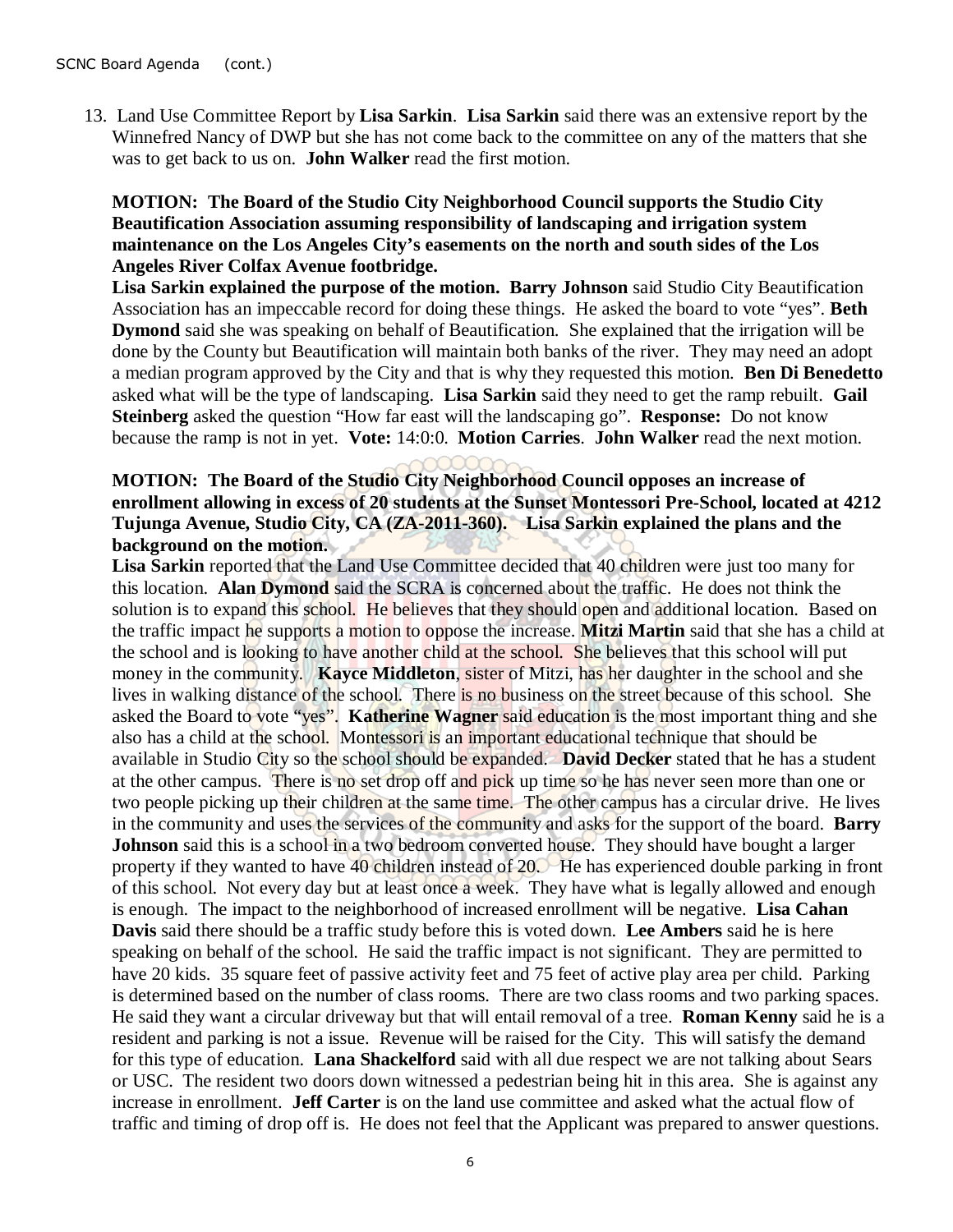Again tonight there appears to be an hour and a half window for drop off and pick up. His problem is that while the applicant got a green light that there was not a traffic problem, he sees no facts to support the traffic study. **Response by representative -** no count has been made but an extra 20 kids will not make a difference based on their experience in general and not on this school. **Ben Di Benedetto** suggested that the applicant come back with more information and that this should be tabled. **Ron Taylor** said he is a parent and he understands the drop off times. Tujunga has experienced two pedestrian fatalities just north of this facility. We have looked at much more detailed proposals in the past. There is not enough information presented by this school. **Remy Kessler** said he opposes the motion the way it is worded. He thinks we should look at quality education and increase in business. Gail Steinberg said she visited the school and it is beautiful. They kept the facility as a single family home style but the issue she experienced is the cars backing out on Tujunga and three cars were honked at. Tujunga is a secondary highway, and we should not have more cars on it. Her suggestion was a loading zone. **Richard Niederberg** said he does not oppose the circular driveway. He opposes the increase in density within the building. **Rita Villa** moved to send this motion back to committee and request a better plan by the school as to pick up and drop off. **Todd Royal** called the question. **Second:** Victor Helo; **Vote:** 3: 8:4. **Ron Taylor** said that he supports Rita's motion asking the Preschool for a better plan. **Lisa Sarkin** said the reason the motion came out this way is because they did not have enough information. **Denise Welvang** said we need to give them a time frame. The owner of the school said that they could have the information in time for the June Land Use Committee meeting. **Vote on motion to return item to the LUC:** 10: 2:3. **Motion Carries** 

- 14. VANC Report by **Arlene Samak**. None.
- 15. Crime & Safety Committee report by **Wayne Kartin**. **Wayne Kartin** stated that they had a meeting and they are working on the mission statement. He will send out a question to the board about what they should do. **Barry Johnson** said it is a crime to call someone self-righteous just because that person knows more about this issue then they do. **Lana Shackelford** asked about the incident by Carpenter. **Wayne Kartin** gave a report on what took place. The crime was committed in North Hollywood. **Ron Taylor** said he heard that the principal did an excellent job handling the situation. **Rita Villa** explained that the principal used the auto dialing system and contacted the parents at least three times during the incident. He handled the situation very well. The Carpenter emergency preparedness program worked effectively.
- 16. Cultural Affairs Committee report by **Richard Niederberg**. **Richard Niederberg** reported that the Cultural Affairs Committee is setting up for summer programming. He reported that CBS asked about a ceremony regarding the statuary along CBS property. No action has been taken yet because no date has been set at this time.
- 17. Comments from Board Members on subject matters within the Board's jurisdiction. **Victor Helo** said the unhitched trailer type billboards still bother him. The best way to eliminate unhitched billboards is to report themt to the police and they will be ticketed. **Gail Steinberg** said they are trying a new format on their sign in sheet. There are some people who do not want to be contacted. Barry Johnson said he resents having his comments about the traffic on Tujunga characterized as hearsay or lying. He is offended by the statements characterizing the function of the land use committee as attempts at micromanaging. **Richard Niederberg** said you have to be content neutral. .
- 18. Adjournment**. Moved:** Jeff Carter; **Second:** Todd Royal; **Vote:** 15:0:0. **Motion Carries**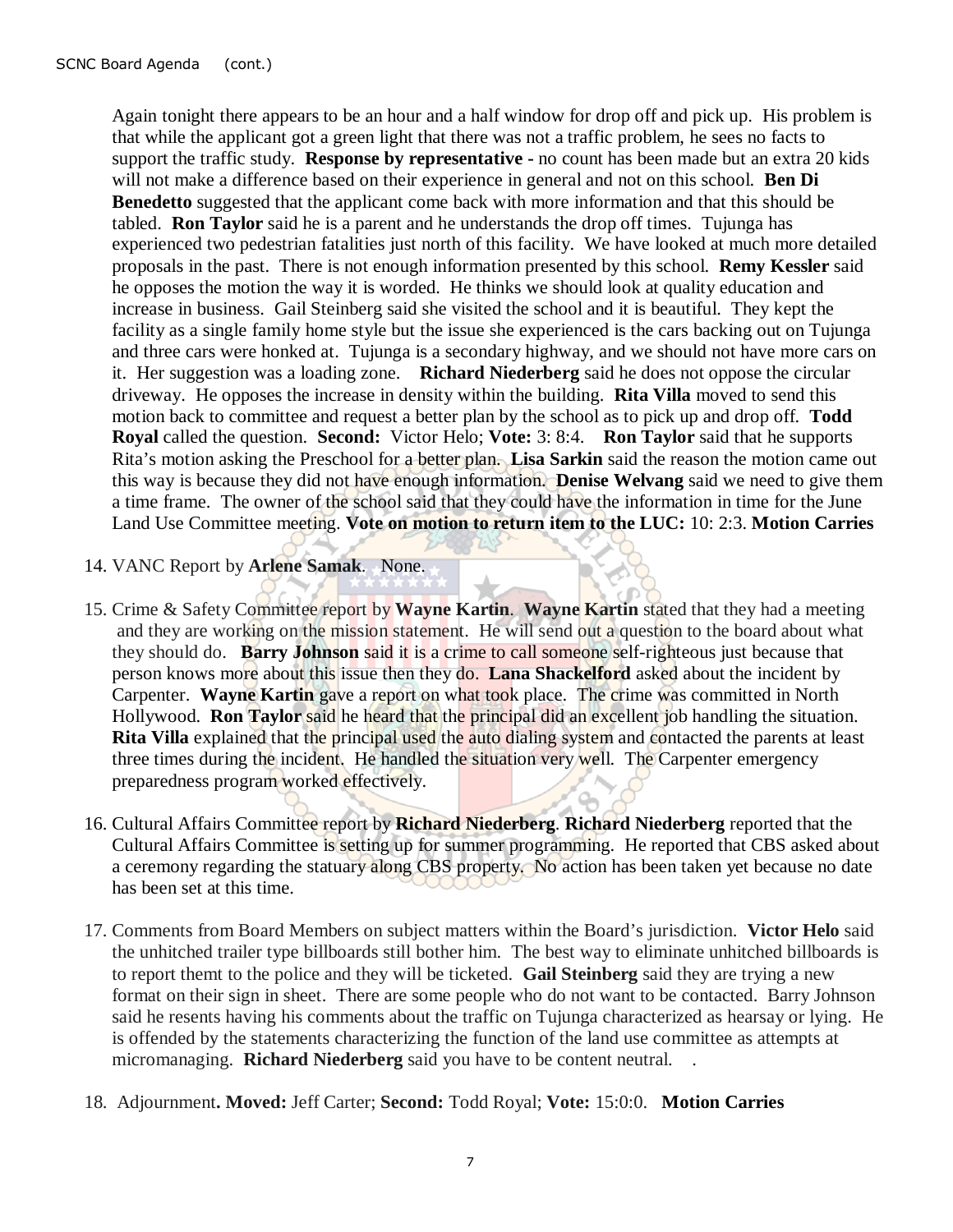#### SCNC BOARD

Jeffrey Carter Ben Di Benedetto Joshua Gelfat Victor Helo Wayne Kartin Remy Kessler Ben Neumann Richard Niederberg Todd Royal Lisa Sarkin Lana Shackelford Gail Steinberg Ron Taylor Rita C. Villa John T. Walker Denise Welvang



# BOARD SPECIAL MEETING DARAFT MINUTES

Wednesday, April 20, 2011 7:15 pm or as soon thereafter as the board recesses its regular meeting at

CBS Studio Center, Building 8, MPR-3, 4024 Radford, Studio City CA, 91604

PRESIDENT John T. Walker

VICE PRESIDENT **TODD ROYAL** 

**TREASURER** Remy Kessler

**SECRETARY** Rita C. Villa

CORRESPONDING SECRETARY Lana Shackelford

4024 Radford Ave. Edit. Bldg. 2, Suite 6 Studio City, CA 91604 Phone (818) 655-5400 www.studiocitync.org

The public is requested to fill out a "**Comment Card**" to address the Board on any item of the agenda prior to the Board taking action on an item. Comments from the public on Agenda items will be heard only when the respective item is being considered. Comments from the public on other matters not appearing on the Agenda that is within the Board's subject matter jurisdiction will be heard during the Public Comment period. **Public comment is limited to two minutes per speaker, unless directed otherwise by the presiding officer of the Board.** The agenda is posted for public review at: Studio City Neighborhood Council website (www.studiocitync.org); as well as CBS Studio Center, Radford and Colfax gates; the Studio City Library, 12511 Moorpark St.; the Studio City Recreation Center, 12621 Rye Ave. and at Carpenter Avenue Elementary School, 3909 Carpenter Avenue, Studio City, CA 91604 . As a covered entity under Title II of the Americans with Disabilities Act, the City of Los Angeles does not discriminate on the basis of disability and upon request, will provide reasonable accommodation to ensure equal access to its programs, services, and activities. Sign language interpreters, assistive listening devices, or other auxiliary aids and/or services may be provided upon request. To ensure availability of services, please make your request at least three (3) business days (72 hours) prior to the meeting you wish to attend by contacting the Neighborhood Council Project Coordinator (213) 473-5391 or by e-mail to *Thomas.Soong@lacity.org*. In compliance with Government Code section 54957.5, non-exempt writings that are distributed to a majority or all of the Board in advance of a meeting, may be viewed at our website by clicking on the following link: www.studiocitync.org or at the scheduled meeting.. In addition, if you would like a copy of any record related to an item on the agenda, please contact office@studiocitync.org.

#### **Agenda**

- 1. Call to Order & Roll Call. Jeffrey Carter present, Ben Di Benedetto present; Josh Gelfat present, Victor Helo - present, Wayne Kartin – present, Remy Kessler - present, Ben Neumann present, Richard Niederberg - present, Todd Royal - present, Lisa Sarkin - present, Lana Shackelford – present, Gail Steinberg – present, Ron Taylor – present, Rita Villa – present, John Walker – present, Denise Welvang – present. 15 voting members.
- 2. Comments by the President. **None.**
- 3. Public Comments on special-agenda items only. **None.**
- 4. Responses to comments from the Board. **None.**
- 5. Transportation Committee Report and Motions by **Ben Di Benedetto. Ben Di Benedetto** distributed the notice of public meetings on April 28<sup>th</sup> on the modified parking requirement district. He explained the provisions of the proposed ordinance **John Walker** read the motion. **Barry Johnson** said the committee voted for this unanimously. In Central LA the city has painted little T''s to force two cars to park. He does not agree with the painting of such T's in residential areas.

**MOTION: The Board of the Studio City Neighborhood Council, subject to a provision providing similar flexibility to residential parking districts and provided such ordinance will not supersede or interfere and only enhance approved specific plan parking requirements, supports CPC-2007-2216-CA, Modified Parking Requirements District.**